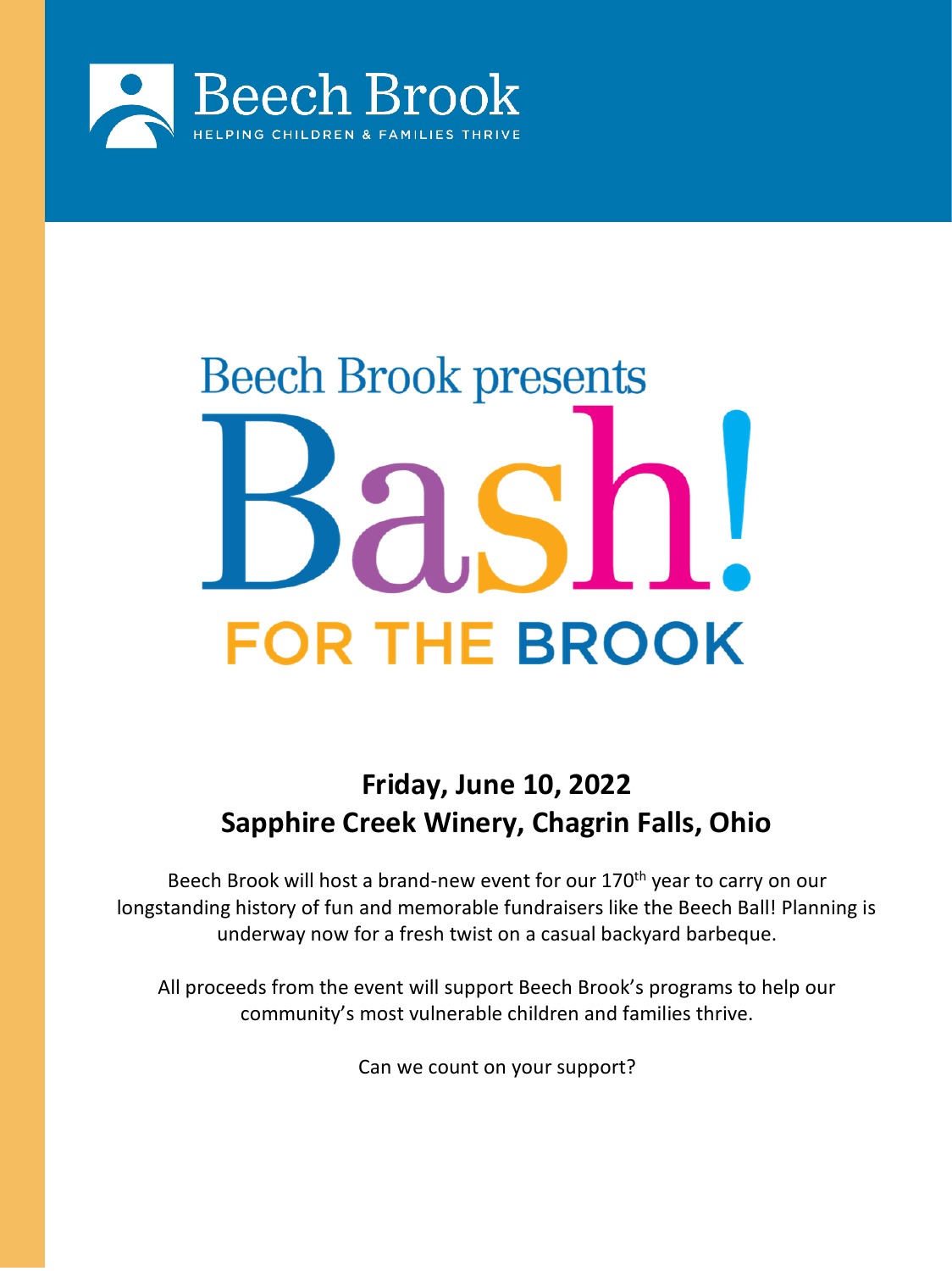

## Sponsorship Opportunities

### **Friday, June 10, 2022 Sapphire Creek Winery, Chagrin Falls, Ohio**

### **PRESENTING SPONSOR \$25,000** *(\$22,800 tax-deductible) Limited to ONE SPONSOR*

- 2 VIP reserved tables (20 tickets)
- Opportunity to address event guests from the stage
- Logo in all Bash for the Brook marketing materials and signage
- Recognition in social media
- Company logo and hyperlink on Beech Brook's website
- Full-page inside front cover program ad (4.5" x 7.25")

### **SIGNATURE SPONSOR \$15,000** *(\$13,350 tax-deductible)*

- 2 VIP reserved tables (15 tickets)
- Logo in all Bash for the Brook marketing materials and signage
- Recognition in social media
- Company logo and hyperlink on Beech Brook's website
- Full-page color program ad with premier placement (4.5" x 7.25")

### **ART DEADLINES FOR ADS AND PRINT SPONSORSHIP LISTINGS**

- Invitation: April 10, 2022
- Event Program: May 20, 2022
- Please email logos (JPEG format) and ads

(JPEGs or PDFs) to aschneider@beechbrook.org.

### **PREMIER SPONSOR \$10,000** *(\$8,900 tax-deductible)*

- 1 reserved table (10 tickets)
- Logo in all Bash for the Brook marketing materials and signage
- Recognition in social media
- Company logo and hyperlink on Beech Brook's website
- Full-page program ad (4.5" x 7.25")

### **SUPPORTING SPONSOR \$5,000** *(\$4,340 tax-deductible)*

- 6 Complimentary tickets
- Listing in all Bash for the Brook marketing materials
- Recognition in social media
- Company logo and hyperlink on Beech Brook's website
- $\frac{1}{2}$  page program ad (4.5" x 3.5")

### **UNDERWRITER \$2,500** *(\$2,280 tax-deductible)*

- 2 Complimentary tickets
- Listing in all Beech Bash marketing materials
- Recognition in social media
- Company listing on Beech Brook's website